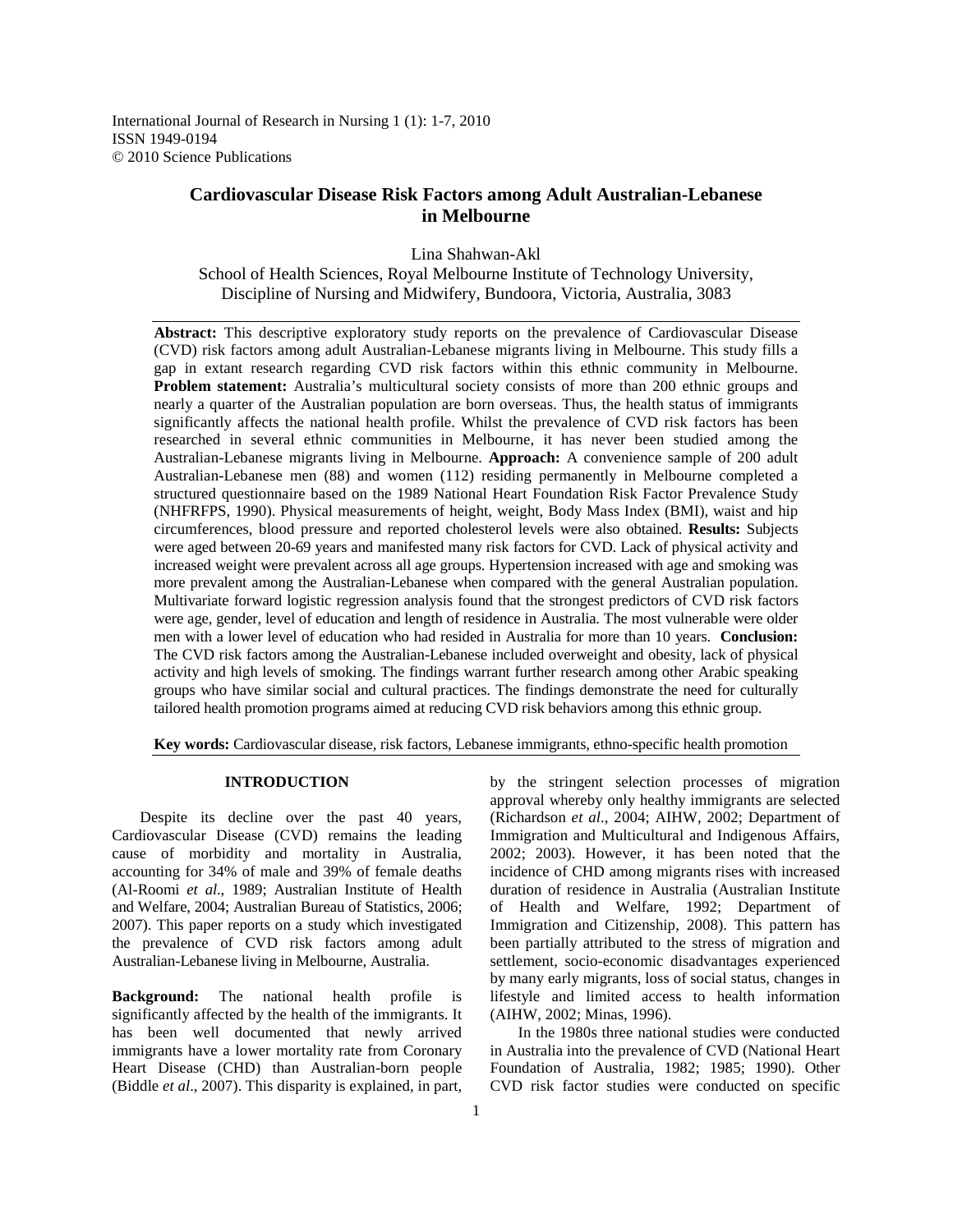ethnic populations, including Greeks (Wilson *et al*., 1993) Italians (Ireland and Giles, 1996), Chinese (Hsu-Hage and Walqvist, 1993) and Vietnamese (Rissel and Russell, 1993). However, no studies targeted the Lebanese, who began migrating to Australia in the 1850s and now constitute one of the largest Arabicspeaking ethnic communities. This study provides an overview of the CVD risk factor profile of a sample of adult Australian-Lebanese living in Melbourne.

### **MATERIALS AND METHODS**

 This was a descriptive explorative study with a cross-sectional design. Ethics approval was obtained from the Human Research Ethics Committee (HREC), RMIT University, Bundoora, Australia. The conduct of the study and the management of the data conformed to the University's HREC requirements.

**Sample:** A non-random snowball sampling strategy was employed to recruit people living in geographic areas in Melbourne with a high concentration of Australian-Lebanese (Australian Bureau of Statistics, 2006). This sampling strategy is commonly used in studies of ethnic communities (Ecob and Williams, 1991; Chaturvedi and McKeigue, 1994 Plunkett and Quine, 1996; Brown *et al*., 1997; Small *et al*., 1999). Lebanese community leaders, religious leaders and community members assisted in the provision of contact names and telephone numbers of Australian-Lebanese households. In addition, to familiarize the community with this study and to encourage recruitment of subjects, the study was advertised twice over a two week period on the SBS Arabic radio program in Melbourne. A sample of 200 adult Australian-Lebanese (88 men and 112 women) was obtained (Table 1). Written informed consent was obtained from all subjects prior to commencement of the study. All subjects were reassured about the anonymity and confidentiality of the data. Subjects were required to complete a questionnaire and participate in health assessment measurements.

**Questionnaire: Risk factor data:** Risk factor data were obtained via a questionnaire based on the 1989 National Heart Foundation Risk Factor Prevalence Study (National Heart Foundation of Australia, 1990). The questionnaire took around15-20 min to complete and elicited socio-demographic characteristics, dietary habits, lifestyle behaviors (including smoking and exercise), medical history, past medical conditions (including angina, heart disease, heart attack, stroke, diabetes, self-reported cholesterol levels) and types of treatment, if any, for these conditions.

| subjects ( $N = 200$ )   |                |              |                 |                |  |  |  |  |  |
|--------------------------|----------------|--------------|-----------------|----------------|--|--|--|--|--|
|                          | Men $n = 88$   | Percent      | Women $n = 112$ | Percent        |  |  |  |  |  |
| Age in years             |                |              |                 |                |  |  |  |  |  |
| 20-34                    | 22             | 20           | 48              | 43             |  |  |  |  |  |
| 35-44                    | 33             | 30           | 37              | 33             |  |  |  |  |  |
| 45-69                    | 33             | 30           | 27              | 24             |  |  |  |  |  |
| <b>Marital status</b>    |                |              |                 |                |  |  |  |  |  |
| Married                  | 74             | 84           | 76              | 67             |  |  |  |  |  |
| Never married            | 13             | 15           | 26              | 23             |  |  |  |  |  |
| Separated                | 1              | 1            | 3               | $\overline{4}$ |  |  |  |  |  |
| Widowed                  | $\overline{0}$ | $\theta$     | 7               | 6              |  |  |  |  |  |
| Country of birth         |                |              |                 |                |  |  |  |  |  |
| Lebanon                  | 77             | 88           | 96              | 86             |  |  |  |  |  |
| Australia                | 10             | 11           | 16              | 14             |  |  |  |  |  |
| Other                    | 1              | 1            | $\theta$        | $\mathbf{0}$   |  |  |  |  |  |
| <b>Religion</b>          |                |              |                 |                |  |  |  |  |  |
| Christian                | 56             | 64           | 72              | 65             |  |  |  |  |  |
| Muslim                   | 32             | 36           | 40              | 35             |  |  |  |  |  |
| <b>Educational level</b> |                |              |                 |                |  |  |  |  |  |
| University/tertiary      | 23             | 26           | 25              | 22             |  |  |  |  |  |
| Trade qualification      | 41             | 47           | 50              | 45             |  |  |  |  |  |
| and High School          |                |              |                 |                |  |  |  |  |  |
| Primary school           | 24             | 27           | 37              | 33             |  |  |  |  |  |
| and no education         |                |              |                 |                |  |  |  |  |  |
| <b>Employment status</b> |                |              |                 |                |  |  |  |  |  |
| Employed full time       | 46             | 52           | 32              | 28             |  |  |  |  |  |
| Employed part time       | 9              | 10           | 14              | 13             |  |  |  |  |  |
| Unemployed               | 12             | 14           | $\mathbf{0}$    | $\Omega$       |  |  |  |  |  |
| Retired                  | 12             | 14           | 7               | 6              |  |  |  |  |  |
| Not in work force        | 8              | 9            | $\overline{2}$  | $\overline{2}$ |  |  |  |  |  |
| (due to ill health)      |                |              |                 |                |  |  |  |  |  |
| Home duties              | 1              | $\mathbf{1}$ | 57              | 51             |  |  |  |  |  |

**Physical assessment data:** A second body of data consisted of anthropometric measurements based on the NHF-RFPS 1989 (National Heart Foundation of Australia, 1990) methodology using standardized techniques and calibrated equipment. Each anthropometric assessment took approximately 20 min to complete. Subjects were weighed in light indoor clothing utilizing a digital scale to the nearest 0.1 Kg. Height was measured without shoes and recorded to the nearest 0.5 cm using a non-stretch measuring tape. The Body Mass Index (BMI), an indicator of body fatness, was calculated as body weight in kilograms divided by height in meters squared. A BMI of 27.3 or greater was used to classify the subjects as overweight. Waist was measured at the level of the umbilicus; hip girth was measured at the level of the gluteal protrusion to the nearest centimeter with the subject wearing light clothes and standing in an upright position. Hypertension was determined by two measurements of blood pressure taken 5 min apart. Measurements were taken from the right arm using a mercury sphygmomanometer while subjects were in a seated position. Subjects with a mean systolic pressure greater than, or equal to 140 mmHg and a mean diastolic pressure greater than or equal to 90 mmHg were classified as hypertensive (National Heart Foundation of Australia, 1990). Self-reported cholesterol levels were recorded; levels of 5.5 mmol  $L^{-1}$  were regarded as

Table 1: Sociodemographic characteristics of Australian-Lebanese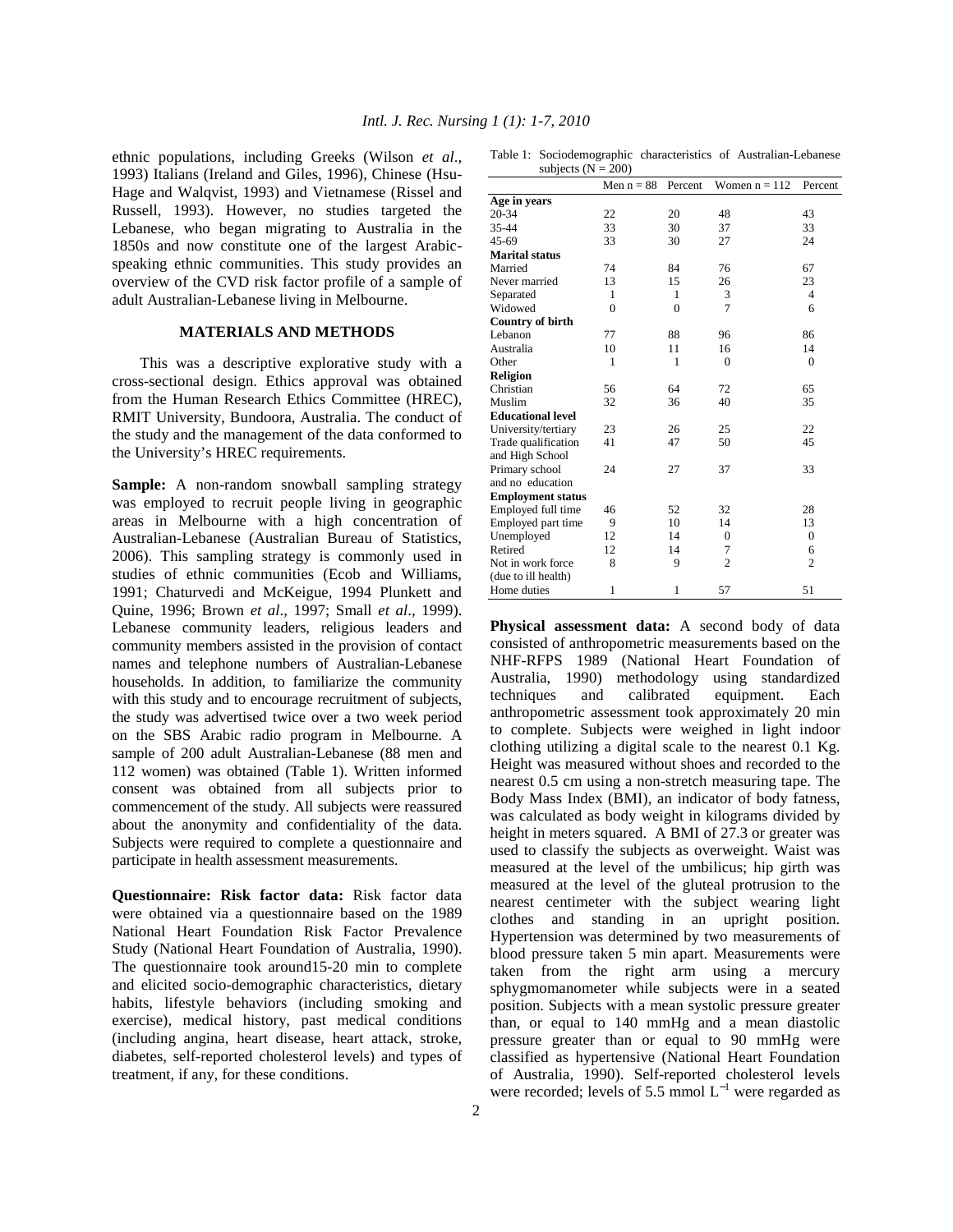higher than desirable (National Heart Foundation of Australia, 1990). All measurements were taken by the same investigator.

**Statistical analysis:** Statistical analyses were conducted utilizing the Statistical Package for Social Sciences. Demographic variables included gender, religion, age, education, birthplace/date of arrival in Australia, socioeconomic status (determined by occupation and income). These were entered as potential predictor variables of the outcome measures.

 Multiple risk factors were identified according to the 1989 NHF-RFPS classification criteria of diastolic blood pressure ≥95 mm Hg, blood cholesterol  $\geq$ 5.5 mmol L<sup>-1</sup> and regular cigarette smoking with subjects categorized as having 0-3 risk factors. Outcome variables were based on already established modifiable CVD risk factors of high blood pressure, physical inactivity or low physical activity, prevalence of cigarette smoking, overweight, obesity, high dietary intake of salt and fat and consumption of alcoholic beverages.

#### **RESULTS**

**Hypertension:** Forward stepwise regression identified age and gender as the strongest predictors of hypertension,  $\chi^2(2,198) = 19.24$ , p<0.001. However, age was the strongest predictor of hypertension defined as having a systolic BP>160 mmHg and/or diastolic BP>95 mm Hg, or on prescribed tablets for hypertension.

 Kruskal-Wallis analyses revealed that the oldest age group (45-69 years) had the highest levels of both systolic  $(\chi^2(2,198) = 35.16, \text{ p} < 0.0001)$  and diastolic  $(\chi^2(2, 198) = 31.35, p<0.0001)$  blood pressure levels.

 Mann-Whitney U tests revealed that males had higher systolic ( $z = -3.37$ ,  $p < 0.001$ ) and diastolic blood pressure  $(z = -3.47, p < 0.001)$  levels than females.

**Physical activity:** Variations in the amount and duration of all types of physical activity categorized as (vigorous, less vigorous, walking and gardening/housework) undertaken per fortnight were found, as a function of religious affiliation, age, education and country of birth. Christians engaged in more vigorous physical activities than Muslims ( $z = -2.32$ ,  $p < 0.05$ ) however, no significant differences were found between Christians and Muslims in the number of walking sessions for recreation or exercise, nor in the number of hours spent in gardening or performing housework activities. The youngest (20- 34 years) age group were most physically active, in vigorous activities  $(\chi^2(2, 198) = 11.58, \text{ p} < 0.05)$  and in less vigorous physical activities  $(\chi^2(2, 198)) = 7.83$ , p<0.05). Walking was also more prevalent in the young age group compared to the oldest (45-69 years) age

group  $(\chi^2(2, 198) = 6.15, \text{ p} < 0.05)$  and the middle (35-44) years) aged group ( $M = 3.27$ ,  $SD = 7.16$ ) walked the least.

 Participants with tertiary/university level education were found to engage in the highest level of vigorous physical activity, when compared to the other two groups (no education or primary school education and secondary school education or trade),  $(\chi^2(2, 198) = 10.80, \text{ p} < 0.01)$ .

 Forward multiple logistic regression revealed that the birth/arrival variable also predicted levels of physical activity,  $\chi^2(2,198) = 17.45$ , p<0.001, indicating that people who have resided in Australia for more than 10 years had the lowest levels of physical activity (i.e., at levels below those believed to confer a positive 'training effect on the heart').

 No significant differences were found in the amount of physical activity and/or exercise sessions undertaken fortnightly between males and females, or between the low (\$0 to \$41,000) and medium to high (\$41,001 and above) income earners.

**Cigarette smoking:** Smoking was prevalent in all age groups, at all educational levels and across all socioeconomic categories. Males  $(M = 42.86,$  $SD = 25.64$ ) were found to smoke more than females  $(M = 16.00, SD = 8.41), (\chi^2(1,199) = 10.62, p<0.01).$ However, no significant differences in smoking patterns were found between Christians and Muslims, low and high income earners, younger and older participants and between those who were highly educated or those with little or no formal education.

**Body Mass Index (BMI):** Overweight and obesity increased with age in both genders, with 41% of men and 38% of women overweight and 21% of men and 37% of women obese. There were no significant differences in BMI on the basis of gender, religion and income. However, there were significant BMI differences in relation to age, education and birth/arrival  $(p<0.0001)$ . Subjects in the oldest age group ( $\bar{x}$  = 29.51, s = 4.46), with no formal education ( $\bar{x}$  = 29.98, s = 4.58) and who had been in Australia longer than 10 years ( $\bar{x}$  = 28.76,  $s = 4.60$ ) had the highest BMI values and could be classified as overweight. Using multiple forward logistic regression older age (45-69 years) was found to be the strongest predictor of an increased BMI  $(\chi^2(2,198) = 14.87, p<0.01)$ . Older subjects were twice as likely to be overweight than the younger subjects  $(OR = 2.262, p<0.01)$ . Significant differences were found between males and females in waist circumference ( $z = -5.69$ ,  $p < 0.0001$ ), with males having larger waist measurements. Older subjects, those with no formal education and those who had resided in Australia longer than 10 years had the largest waist and hip circumferences.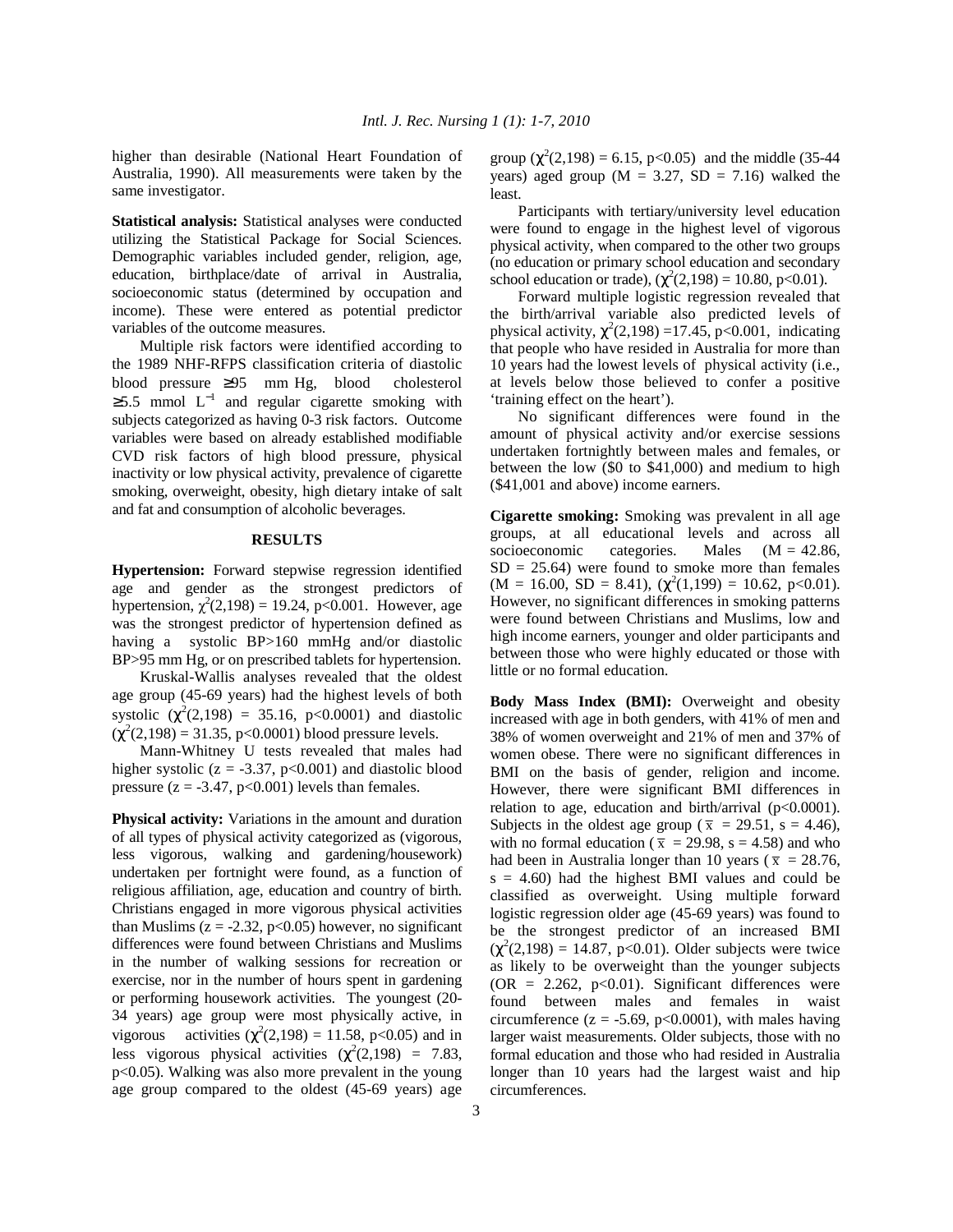| Table 2: Multiple forward logistic regression of association between demographic predictors and a major risk factor |                      |                 |                                |       |            |              |  |  |  |
|---------------------------------------------------------------------------------------------------------------------|----------------------|-----------------|--------------------------------|-------|------------|--------------|--|--|--|
| Predictors                                                                                                          | Univariate estimates |                 | Multivariate model of best fit |       |            |              |  |  |  |
|                                                                                                                     | B                    | SE <sub>B</sub> | B                              | SE B  | Odds ratio | $\mathbb{R}$ |  |  |  |
| Age (years)                                                                                                         |                      |                 |                                |       |            |              |  |  |  |
| $20-34^a$                                                                                                           | 0.082                |                 |                                |       |            |              |  |  |  |
| 35-44                                                                                                               | $-0.365$             | 0.206           | 0.336                          | 0.260 | 0.715      | $-0.039$     |  |  |  |
| 45-69                                                                                                               | $0.854***$           | 0.217           | 0.570                          | 0.290 | 1.780      | $0.116*$     |  |  |  |
| <b>Religion</b>                                                                                                     |                      |                 |                                |       |            |              |  |  |  |
| Christian <sup>a</sup>                                                                                              |                      |                 |                                |       |            |              |  |  |  |
| Muslim                                                                                                              | $0.046**$            | 0.148           |                                |       |            |              |  |  |  |
| Gender                                                                                                              |                      |                 |                                |       |            |              |  |  |  |
| Male <sup>a</sup>                                                                                                   |                      |                 |                                |       |            |              |  |  |  |
| Female                                                                                                              | $-0.474**$           | 0.147           | 0.510                          | 0.161 | 0.601      | $-0.171**$   |  |  |  |
| <b>Education</b>                                                                                                    |                      |                 |                                |       |            |              |  |  |  |
| No formal or primary only <sup>a</sup>                                                                              |                      |                 |                                |       |            | $0.107*$     |  |  |  |
| Secondary or Trade                                                                                                  | $-0.246$             | 0.197           | 0.244                          | 0.280 | 0.783      | 0.000        |  |  |  |
| University or Tertiary                                                                                              | $-0.497*$            | 0.234           | 0.418                          | 0.260 | 0.658      | $-0.050$     |  |  |  |
| <b>Income</b>                                                                                                       |                      |                 |                                |       |            |              |  |  |  |
| $\leq$ 41,000 per annum <sup>a</sup>                                                                                |                      |                 |                                |       |            |              |  |  |  |
| $>$ = 41,000 per annum                                                                                              | 0.139                | 0.143           |                                |       |            |              |  |  |  |
| <b>Birth/arrival</b>                                                                                                |                      |                 |                                |       |            |              |  |  |  |
| Born in Australia <sup>a</sup>                                                                                      |                      |                 |                                |       |            |              |  |  |  |
| Arrived in Australia <10 years                                                                                      | 0.052                | 0.247           |                                |       |            |              |  |  |  |
| Arrived in Australia >10 years                                                                                      | $0.636**$            | 0.218           |                                |       |            |              |  |  |  |

## *Intl. J. Rec. Nursing 1 (1): 1-7, 2010*

<sup>a</sup>: Reference group; \*: p<0.05, \*\*: p<0.01, \*\*\*: p<0.001, \*\*\*\*: p<0.000;  $\chi^2(5,195) = 31.656$ \*\*\*\*

Diet: Chi square analyses identified significant differences in the frequency of eating fatty meat according to the birth/arrival, age and educational level categories. The most recent arrivals to Australia  $(<10$  years ago), those in the middle age group  $(35-$ 44 years) and those who had higher levels of education (tertiary/university) consumed less fatty meat  $(\chi^2(2, 198) = 6.84, \text{ p} < 0.05)$ . No significant differences were among any of the remaining variables. Further, significant differences were not shown between any of the various groups in relation to salt intake, however, a trend of adding salt to cooked food was evident among males.

**Alcohol consumption:** Religion, gender and age were related to alcohol consumption Christians ( $M = 0.59$ ,  $SD = 0.51$ ) consumed more alcoholic drinks than Muslims ( $M = 0.06$ ,  $SD = 0.23$ ), ( $z = -7.08$ ,  $p < 0.0001$ ) and men  $(M = 0.52, SD = 0.52)$  consumed more alcoholic drinks than women  $(M = 0.30, SD = 0.46)$  $(z = -3.02, p < 0.01)$  and the middle aged group (35-44) years) were consuming the highest number of alcoholic drinks  $(M = 0.53, SD = 0.53)$ . No significant differences were evident in the consumption of alcoholic drinks according to income, education or birth/arrival categories.

**Measurement of all predictor variables by major risk factors:** A logistic regression analysis was conducted to identify the demographic factors that predicted the presence of a major risk factor. As shown in Table 2, the strongest predictor of CHD was gender, with men more likely to have at least one major risk factor  $(p<0.01)$ . The second strongest predictor was age, with those in the oldest age group (45-69 years) being more likely to have a major risk factor ( $p<0.05$ ). The next strongest predictor was education, with those with no formal education or primary school education being more likely than others to have a major risk factor  $(p<0.05)$ .

 When compared with the 1989 NHF-RFPS (National Heart Foundation of Australia, 1990) findings, the analysis indicated that a high proportion of the Australian-Lebanese had one or more of the three classical CVD risk factors (high blood pressure, high cholesterol and smoking). Thirteen percent of the men and 10% of women had two to three risk factors compared with 8% of the men and 5% of the women in the 1989 NHF-RFPS study. In addition, 45% of the men and 12% of the women in this study had one risk factor compared with 42% of the men and 8% of the women in the 1989 NHF-RFPS study. The 1989 NHF-RFPS study findings indicated that the prevalence of CVD risk factors increased in subjects aged between 50-54 years of age. In this study, the prevalence of CVD increased with age but was evident at a younger age range (30-49 years) when compared with the general Australian population.

### **DISCUSSION**

 High blood pressure is an acknowledged major risk factor for CVD and stroke. This study found that 15%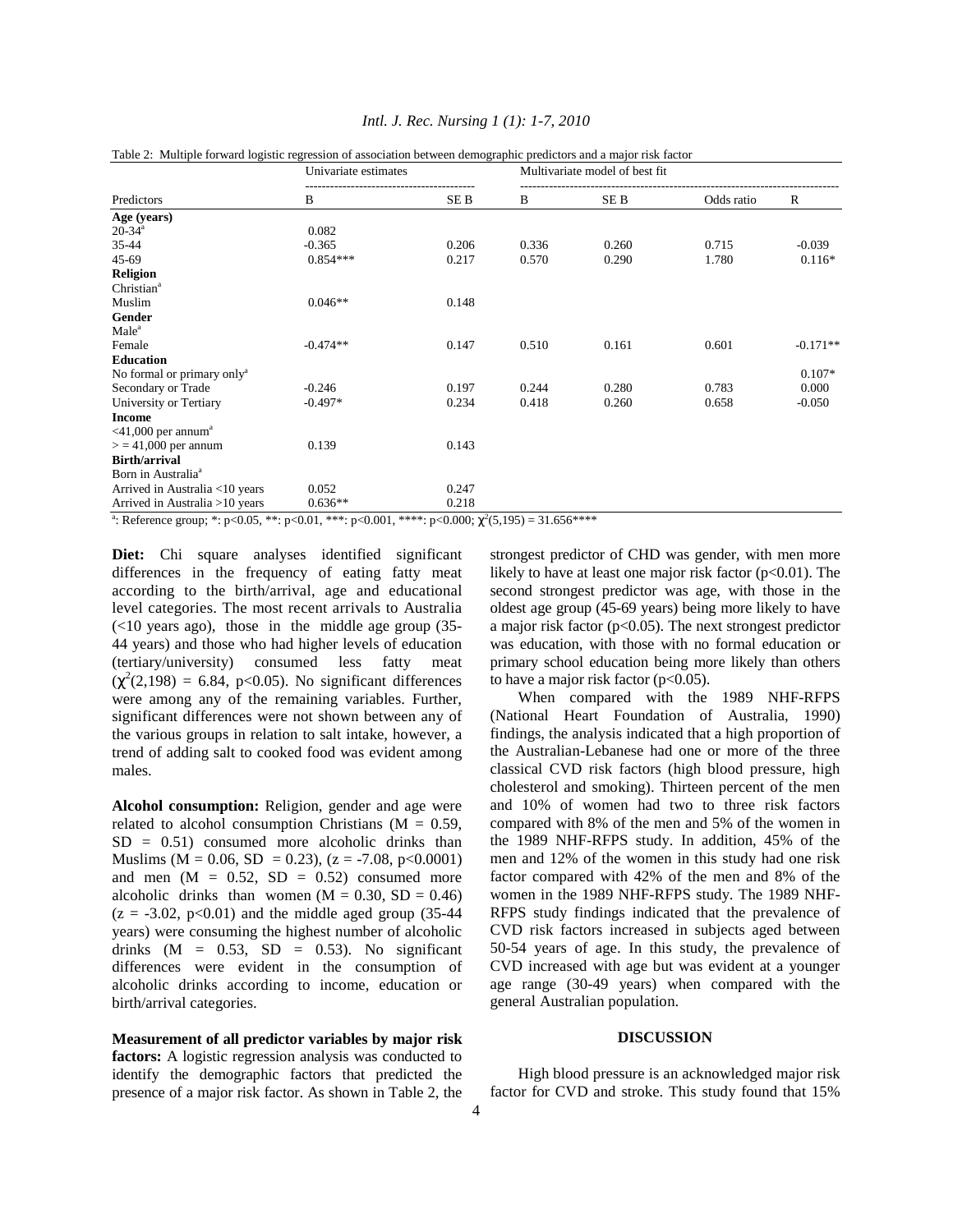of the men and 7% of the women were hypertensive, although only 4% of the subjects reported that they had been told by their doctor that they had high blood pressure. The other16 subjects who were found to have undetected hypertension were advised to consult their local doctor for further investigation and monitoring and, if necessary, treatment for their high blood pressure. This percentage is higher than that found in the NHF-RFPS study in which 11% of the men and 5% of the women were identified as hypertensive (National Heart Foundation of Australia, 1990).

 The multivariate analysis also showed that of all key variables age was the strongest predictor of hypertension, with the oldest age group having the highest systolic and diastolic blood pressure readings. Hypertension was prevalent particularly among the lower educated, especially in those who had resided in Australia for longer than 10 years. These findings are similar to a Melbourne study of Italian migrants (Ireland and Giles, 1996) which found that blood pressure increased with the longer duration of residence in Australia, especially in males aged 50-59 years. Several factors influence the development of hypertension, such as age, socio-economic status, education and gender (Winnicki *et al*., 2006). Other factors appear implicated in this study include inactive life style, overweight and smokers. All of these factors are known to increase high blood pressure and poses a greater risk factor for CVD events in the elderly (Winnicki *et al*., 2006).

 Men in this study had higher blood pressure levels than women and reported a higher sodium intake. Surprisingly, no differences in blood pressure measurements were detected between the low and medium to high income earners, although many studies have identified a correlation between low socioeconomic status and hypertension (Winnicki *et al*., 2006; Taylor *et al*., 1999; Pearce and Smith, 2003).

 Smoking in this study was prevalent in all age groups, at all educational levels and across all socioeconomic categories. This health practice alone is of considerable concern. Stress at home and at work, social isolation due to immigration and difficulties in finding appropriate employment in their new country, resulting in disillusionment and disappointment, were offered by subjects as reasons for smoking. Sixty seven smokers in this study, irrespective of age, education or religion, cited that smoking cigarettes had a "positive" effect on them. These effects included improved concentration, focus and mood and reduced anger, tension, depression and stress. These perceptions of the benefits of smoking acted as deterrents from attempting to "quit". The proportion of male smokers was much higher than female smokers: 44% compared with 25%, respectively. Forty percent of smokers were in the oldest age group (45-69 years) and were mostly men. Older women had the lowest rate of smoking with the greatest proportion of female smokers being in the middle aged group (34-44 years) and in the youngest age group (20-34 years).

 The smoking behavior in this sample is consistent with research conducted in the immigrant Lebanese community in Sydney which found that the prevalence of smoking among the Lebanese community exceeded that of the general New South Wales population (Rissel *et al*., 1999; Wen *et al*., 2002). Contrary to studies that have shown increased smoking among those from low socio-economic groups (Bennett and Magnus, 1994; Malmstadt *et al*., 2001; Minas *et al*., 1996) this research showed a high prevalence of smoking across income and education levels.

 Being overweight and inactive were common CVD risk factors among the subjects of this study, predisposing them to diabetes and higher levels of cholesterol. The analysis indicated a higher prevalence of obesity in both Australian-Lebanese men and women compared with the 1989 NHF study (National Heart Foundation of Australia, 1990). In the latter study, 60% of the men and 50% of the women were overweight or obese. In this study the figures were higher, with 71% of the men and 67% of women overweight or obese.

**Implications:** This study identified the high risk factors for CVD among a sample of Australian-Lebanese residing in Melbourne. These findings highlight the need to increase awareness and compliance with health promotion activities in relation to hypertension, obesity, lack of physical activity and smoking and the need for culturally appropriate health promotional programs. Such health promoting programs and campaigns should be geared towards the cessation of smoking, prevention and treatment of hypertension, weight reduction and engagement in physical activity. To be successful these campaigns must adopt a framework that is holistic in nature, thereby incorporating the physical, psychological and social aspects integral to good health.

#### **CONCLUSION**

 This study provided the first formal investigation of CVD risk factors and predictors among adult Australian-Lebanese living permanently in Melbourne, Australia. Compared with Australian data the findings of this study indicate that the percentage of hypertension for both the Australian-Lebanese men and women was higher than that of the Australian-born men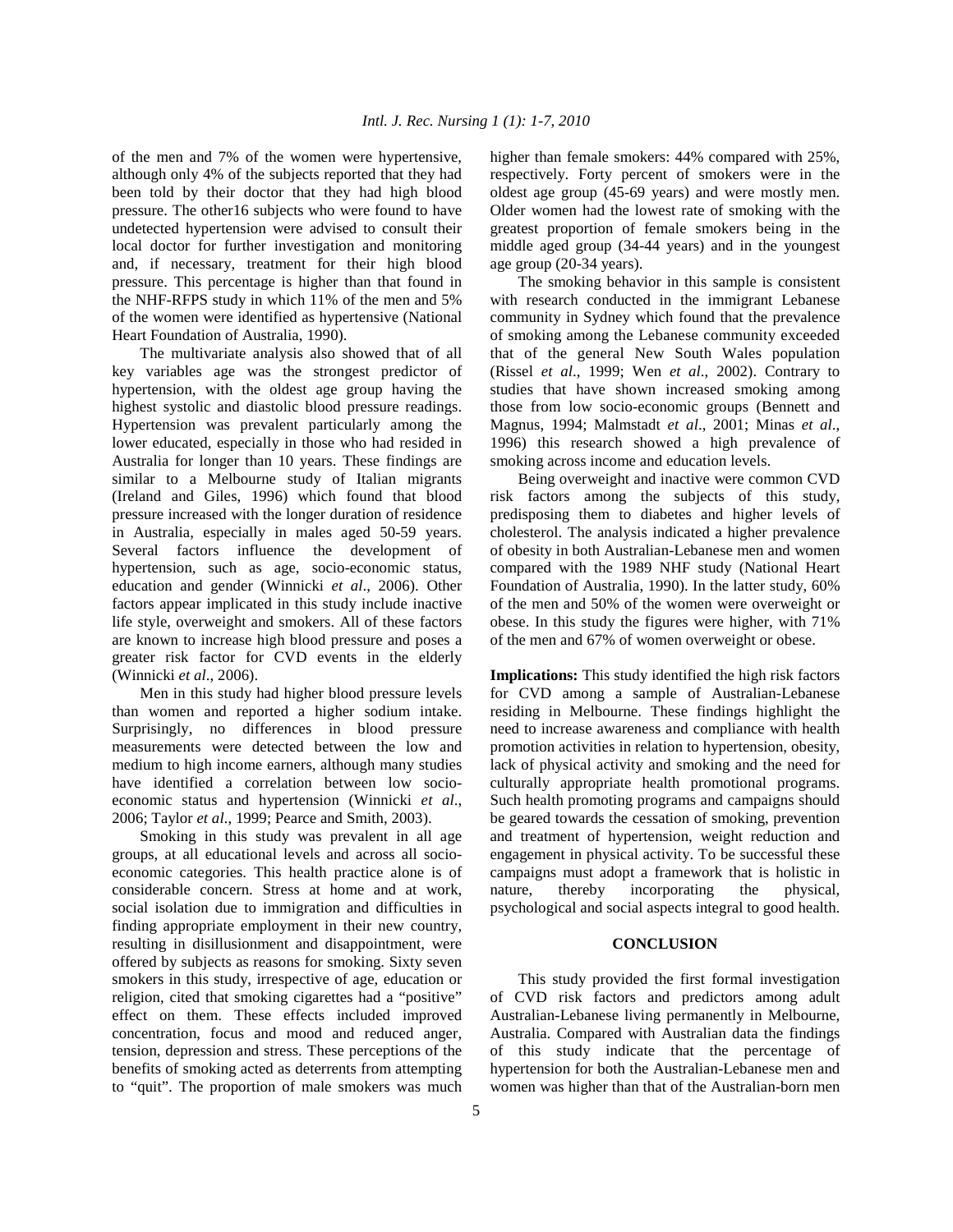and women. However, the Australian-Lebanese had lower blood cholesterol levels, but markedly higher smoking levels especially amongst the men. Overweight, obesity and lack of exercise and physical activity in general, are contributing to an increased risk of cardiovascular events in this ethnic population.

 These observations provide the basis for much needed interventional type studies and should lead to planning and implementing culturally appropriate health promotion and education programs for this specific community.

# **REFERENCES**

- Al-Roomi, K.A., A.J. Dobson, E. Hall, R.F. Heller and P. Magnus, 1989. Declining mortality from ischemic heart disease and cerebrovascular disease in Australia. Am. J. Epidemiol., 129: 503-510. http://aje.oxfordjournals.org/cgi/content/abstract/12 9/3/503
- Australian Bureau of Statistics, 2006. 4364.0-national health survey: Summary of results, 2004-05. http://www.abs.gov.au/ausstats/abs@.nsf/Lookup/4 364.0Main+Features12004-05?OpenDocument
- Australian Bureau of Statistics, 2006. Census of population and housing. http://www.abs.gov.au/WEBSITEDBS/D3310114. nsf/Home/census
- Australian Bureau of Statistics, 2007. 3303.0- causes of death, Australia, 2005. http://www.abs.gov.au/AUSSTATS/abs@.nsf/Lookup/3 303.0Explanatory%20Notes12005?OpenDocument
- Australian Institute of Health and Welfare (AIHW), 2002. Australian health inequalities. http://www.aihw.gov.au/publications/aus/bulletin0 2/bulletin02.pdf
- Australian Institute of Health and Welfare, 1992. Australia's health no. 3. http://www.aihw.gov.au/publications/index.cfm/title/24
- Australian Institute of Health and Welfare, 2004 Heart, stroke and vascular disease, Australian facts 2004. http://www.aihw.gov.au/publications/index.cfm/titl e/10005
- Bennett, S.A. and P. Magnus, 1994. Trends in cardiovascular risk factors in Australia. Results from the National Heart Foundation's risk factor prevalence study, 1980-1989 . Med. J. Aust., 161: 519-527.

http://www.ncbi.nlm.nih.gov/pubmed/7968750

Biddle, N., S. Kennedy and J.T. McDonald, 2007 Health assimilation patterns among Australian immigrants. Econ. Rec., 83 16-30. http://papers.ssrn.com/sol3/papers.cfm?abstract\_id =961895

- Brown, W.J., J. Alexander, B. McDonald and T. Mills-Ever, 1997. The health of Filipinas in the hunter region. Aust. N. Z. J. Public Health, 21: 214-216. http://www.ncbi.nlm.nih.gov/pubmed/9161081
- Chaturvedi, N. and P.M. McKeigue, 1994. Methods for epidemiological surveys of ethnic minority groups. J. Epidemiol. Community Health, 48: 107-111. DOI: 10.1136/jech.48.2.107
- Department of Immigration and Citizenship, 2008. The people of Australia: Statistics from the 2006 census.

http://www.immi.gov.au/media/publications/resear ch/\_pdf/poa-2008.pdf

- Department of Immigration and Multicultural and Indigenous Affairs, 2002. Medical examination for an Australian visa. http://www.immi.gov.au/allforms/pdf/26.pdf
- Department of Immigration and Multicultural and Indigenous Affairs, 2003. Fact sheet 22. http://www.immi.gov.au/media/fact-sheets/
- Ecob, R. and R. Williams, 1991. Sampling Asian minorities to assess health and welfare. J. Epidemiol. Community Health, 45: 93-101. DOI: 10.1136/jech.45.2.93
- Hsu-Hage, B.H. and M.L. Walqvist, 1993. Cardiovascular risk in adult Melbourne Chinese. Aust. J. Public Health, 17: 306-13. http://www.ncbi.nlm.nih.gov/pubmed/8204710
- Ireland, P.D. and G.G. Giles, 1996. Blood pressure in the Australian-and Italian-born: A Melbourne suburb revisited after 20 Years. Aust. N. Z. J. Public Health, 20: 143-148. DOI: 10.1111/j.1753- 6405.1996.tb01808.x
- Malmstadt, J.R., D.L. Nordstrom, D.C. Carty, A.L. Christansen and N.E. Chudy *et al*., 2001. Cigarette smoking in Wisconsin: The influence of race, ethnicity and socioeconomics. Wisconsin Med. J., 100: 29-33. http://www.ncbi.nlm.nih.gov/pubmed/11491027
- Minas, I., T. Lambert, S. Kostov and G. Boranga, 1996. Mental Health Services for NESB Immigrants. Australian Government Publishing Service, Canberra, ISBN: 0644357827, pp: 164.
- National Heart Foundation of Australia, 1982. Risk Factor Prevalence Study No.1, 1980. NHFA, Canberra.
- National Heart Foundation of Australia, 1985. Risk Factor Prevalence Study No.2, 1983. NHFA., Canberra.
- National Heart Foundation of Australia, 1990. Risk Factor Prevalence Study No. 3, 1989. NHFA., Canberra, ISBN: 10: 090947527X, pp: 141.